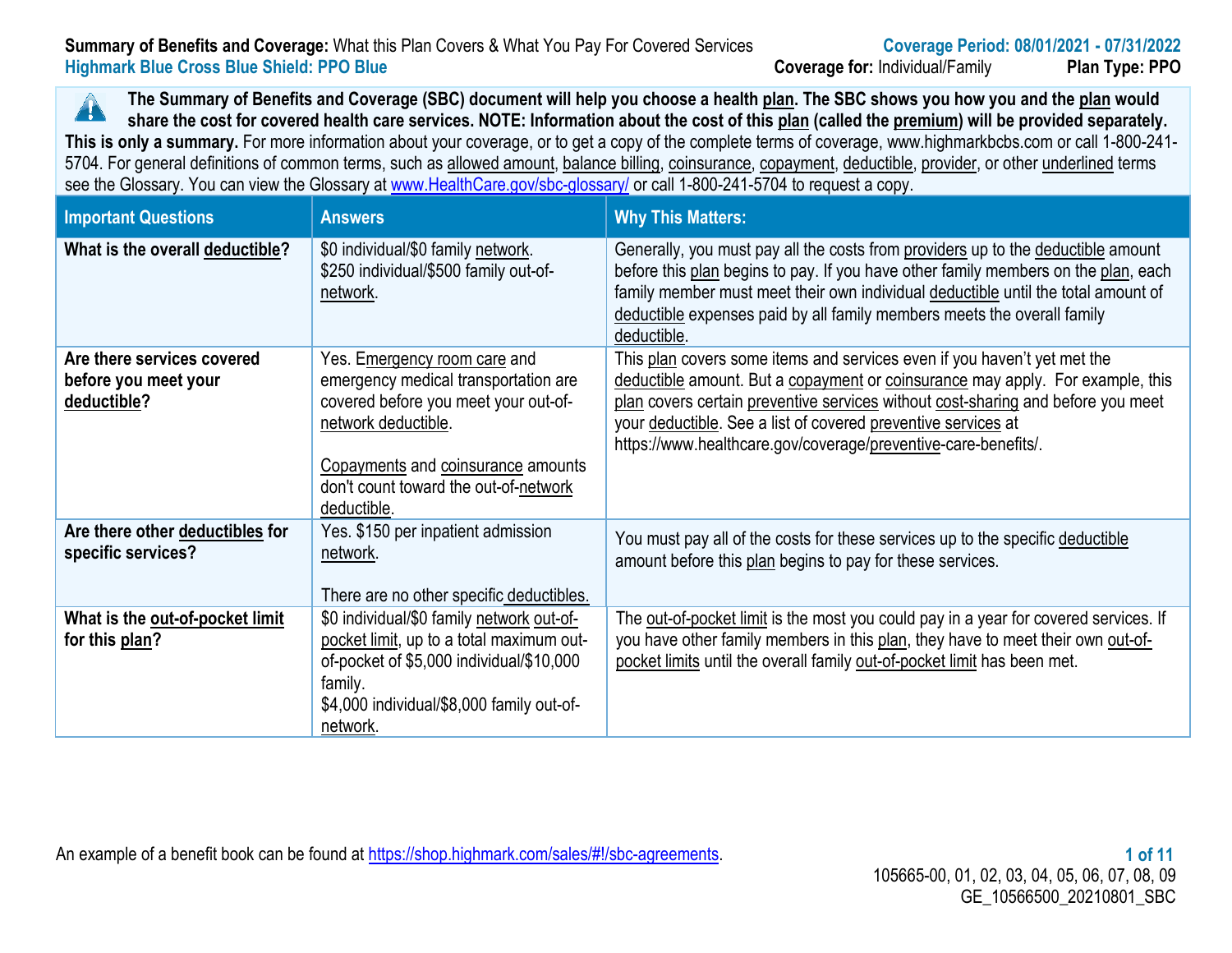| What is not included in the out-<br>of-pocket limit? | Network: Premiums, balance-billed<br>charges, and health care this plan<br>doesn't cover do not apply to your total<br>maximum out-of-pocket.<br>Out-of-network: Copayments, premiums,<br>balance-billed charges, prescription drug<br>expenses, and health care this plan<br>doesn't cover. | Even though you pay these expenses, they don't count toward the out-of-pocket<br>limit.                                                                                                                                                                                                                                                                                                                                                                                            |
|------------------------------------------------------|----------------------------------------------------------------------------------------------------------------------------------------------------------------------------------------------------------------------------------------------------------------------------------------------|------------------------------------------------------------------------------------------------------------------------------------------------------------------------------------------------------------------------------------------------------------------------------------------------------------------------------------------------------------------------------------------------------------------------------------------------------------------------------------|
| Will you pay less if you<br>use a network provider?  | Yes. See www.highmarkbcbs.com/find-<br>a-doctor or call<br>1-800-241-5704 for a list of network<br>providers.                                                                                                                                                                                | This plan uses a provider network. You will pay less if you use a provider in the<br>plan's network. You will pay the most if you use an out-of-network provider, and you<br>might receive a bill from a provider for the difference between the provider's charge<br>and what your plan pays (balance billing).<br>Be aware your network provider might use an out-of-network provider for some<br>services (such as lab work). Check with your provider before you get services. |
| Do you need a referral to see a<br>specialist?       | No.                                                                                                                                                                                                                                                                                          | You can see the specialist you choose without a referral.                                                                                                                                                                                                                                                                                                                                                                                                                          |

Ţ

All **copayment** and **coinsurance** costs shown in this chart are after your overall **deductible** has been met, if a **deductible** applies.

| <b>Common Medical</b><br><b>Event</b>    | <b>Services You May Need</b>                     | <b>What You Will Pay</b><br><b>Network Provider</b><br>(You will pay the<br>least) | <b>Out-of-Network</b><br><b>Provider (You will</b><br>pay the most)                                                                   | <b>Limitations, Exceptions, &amp; Other</b><br><b>Important Information</b>      |
|------------------------------------------|--------------------------------------------------|------------------------------------------------------------------------------------|---------------------------------------------------------------------------------------------------------------------------------------|----------------------------------------------------------------------------------|
| If you visit a health<br>care provider's | Primary care visit to treat an injury or illness | \$25 copay/visit                                                                   | 20% coinsurance                                                                                                                       | You may have to pay for services that<br>aren't preventive. Ask your provider if |
| office or clinic                         | Specialist visit                                 | \$25 copay/visit                                                                   | 20% coinsurance                                                                                                                       | the services needed are preventive.<br>Then check what your plan will pay for.   |
|                                          | Preventive care/screening/immunization           | No charge                                                                          | No coverage for<br>preventive care visits<br>20% coinsurance for<br>screening services<br>20% coinsurance for<br><i>immunizations</i> | Please refer to your preventive schedule<br>for additional information.          |
| If you have a test                       | Diagnostic test (x-ray, blood work)              | \$25 copay/visit                                                                   | 20% coinsurance                                                                                                                       | Precertification may be required.                                                |
|                                          | Imaging (CT/PET scans, MRIs)                     | \$40 copay/visit                                                                   | 20% coinsurance                                                                                                                       | Precertification may be required.                                                |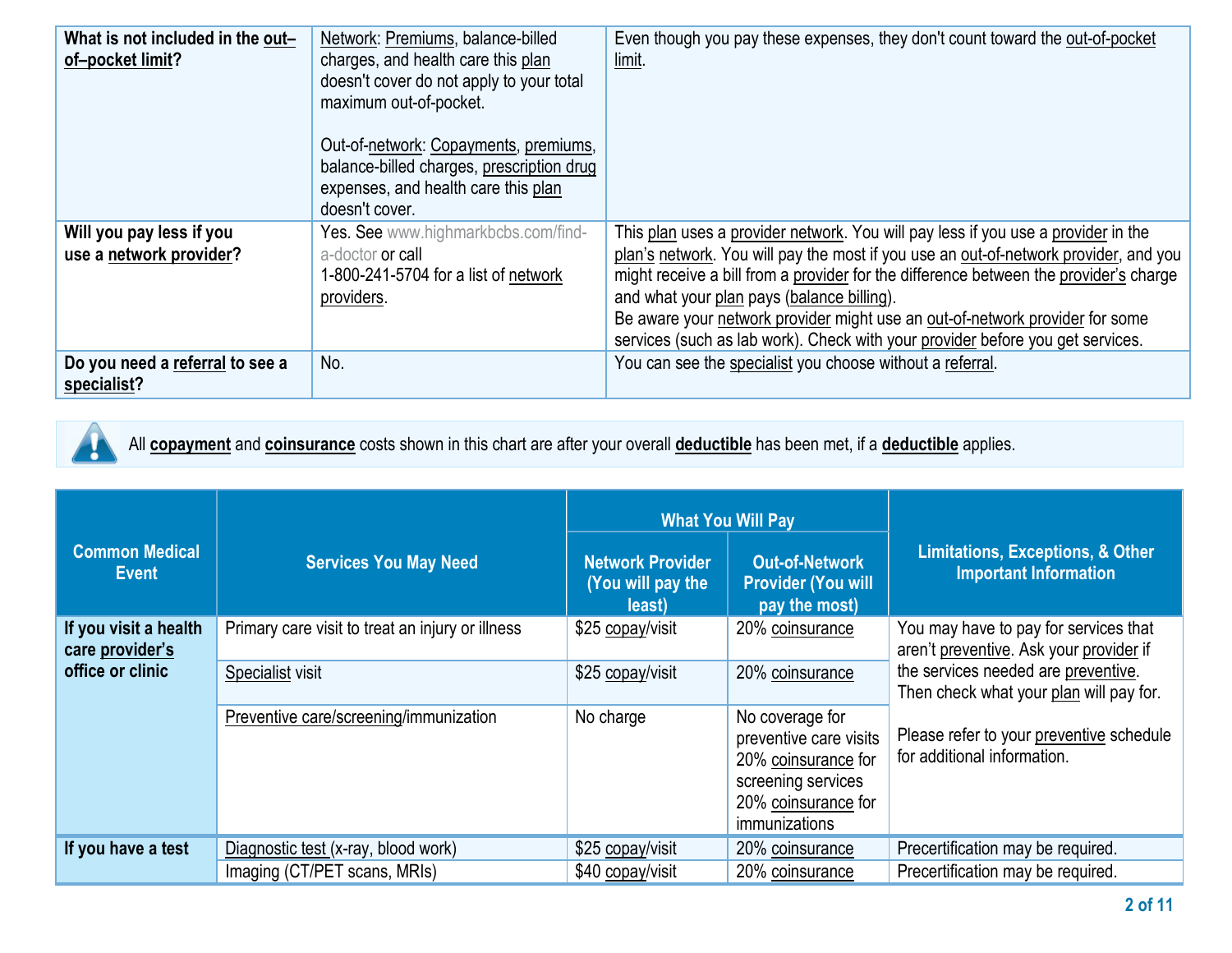|                                                                                                      |                                                | <b>What You Will Pay</b>                                                                            |                                                                     |                                                                                                                            |
|------------------------------------------------------------------------------------------------------|------------------------------------------------|-----------------------------------------------------------------------------------------------------|---------------------------------------------------------------------|----------------------------------------------------------------------------------------------------------------------------|
| <b>Common Medical</b><br><b>Event</b>                                                                | <b>Services You May Need</b>                   | <b>Network Provider</b><br>(You will pay the<br>least)                                              | <b>Out-of-Network</b><br><b>Provider (You will</b><br>pay the most) | <b>Limitations, Exceptions, &amp; Other</b><br><b>Important Information</b>                                                |
| If you need drugs<br>to treat your illness<br>or condition<br>More information<br>about prescription | Generic drugs                                  | \$15/\$30/\$45 copay<br>/prescription<br>(retail)<br>\$30 copay<br>/prescription<br>(mail order)    | Not covered                                                         | Up to 31/60/90-day supply retail<br>pharmacy.<br>Up to 90-day supply maintenance<br>prescription drugs through mail order. |
| drug coverage is<br>available at<br>www.highmarkbcbs.<br>com/find-a-<br>doctor/#/drug.               | <b>Non-Formulary Generic drugs</b>             | \$65/\$130/\$195<br>copay /prescription<br>(retail)<br>\$130 copay<br>/prescription<br>(mail order) | Not covered                                                         | Prescriptions filled at a non-network<br>pharmacy are not covered.                                                         |
|                                                                                                      | <b>Formulary Brand drugs</b>                   | \$35/\$70/\$105 copay<br>/prescription<br>(retail)<br>\$70 copay<br>/prescription<br>(mail order)   | Not covered                                                         |                                                                                                                            |
|                                                                                                      | Non-Formulary Brand drugs                      | \$65/\$130/\$195<br>copay /prescription<br>(retail)<br>\$130 copay<br>/prescription<br>(mail order) | Not covered                                                         |                                                                                                                            |
| If you have                                                                                          | Facility fee (e.g., ambulatory surgery center) | No charge                                                                                           | 20% coinsurance                                                     | Precertification may be required.                                                                                          |
| outpatient surgery                                                                                   | Physician/surgeon fees                         | No charge                                                                                           | 20% coinsurance                                                     | Precertification may be required.                                                                                          |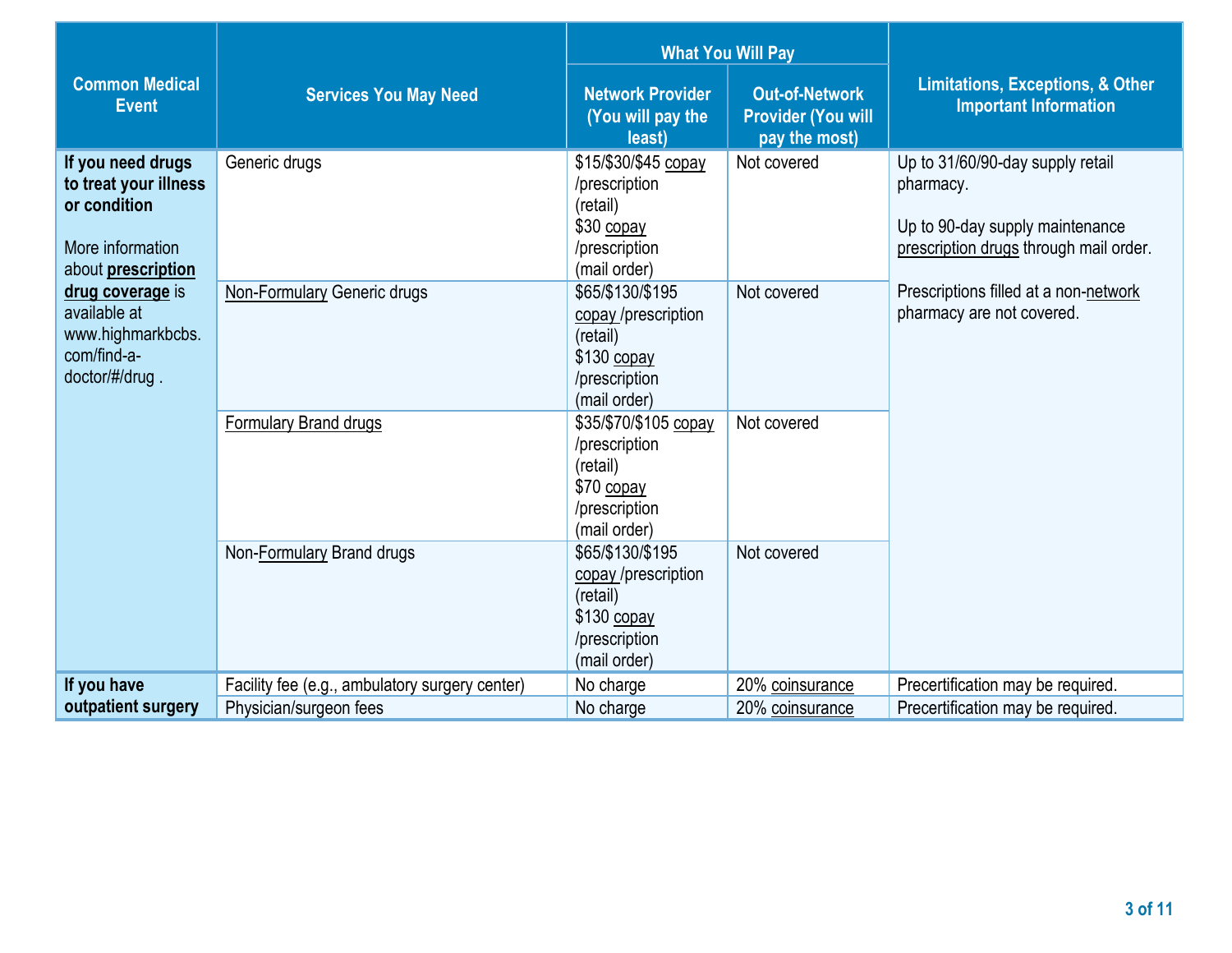| <b>Common Medical</b><br><b>Event</b>         | <b>Services You May Need</b>        | <b>Network Provider</b><br>(You will pay the<br>least) | <b>What You Will Pay</b><br><b>Out-of-Network</b><br><b>Provider (You will</b><br>pay the most) | <b>Limitations, Exceptions, &amp; Other</b><br><b>Important Information</b> |
|-----------------------------------------------|-------------------------------------|--------------------------------------------------------|-------------------------------------------------------------------------------------------------|-----------------------------------------------------------------------------|
| If you need<br>immediate medical<br>attention | Emergency room care                 | \$125 copay/visit                                      | \$125 copay/visit<br>Deductible does not<br>apply.                                              | Copay waived if admitted as an<br>inpatient.                                |
|                                               | Emergency medical transportation    | No charge                                              | No charge<br>Deductible does not<br>apply.                                                      | -none----                                                                   |
|                                               | Urgent care                         | \$25 copay/visit                                       | 20% coinsurance                                                                                 | -none----                                                                   |
| If you have a<br>hospital stay                | Facility fees (e.g., hospital room) | No charge<br>after \$150 deductible<br>/admission      | 20% coinsurance                                                                                 | Precertification may be required.                                           |
|                                               | Physician/surgeon fees              | No charge                                              | 20% coinsurance                                                                                 | Precertification may be required.                                           |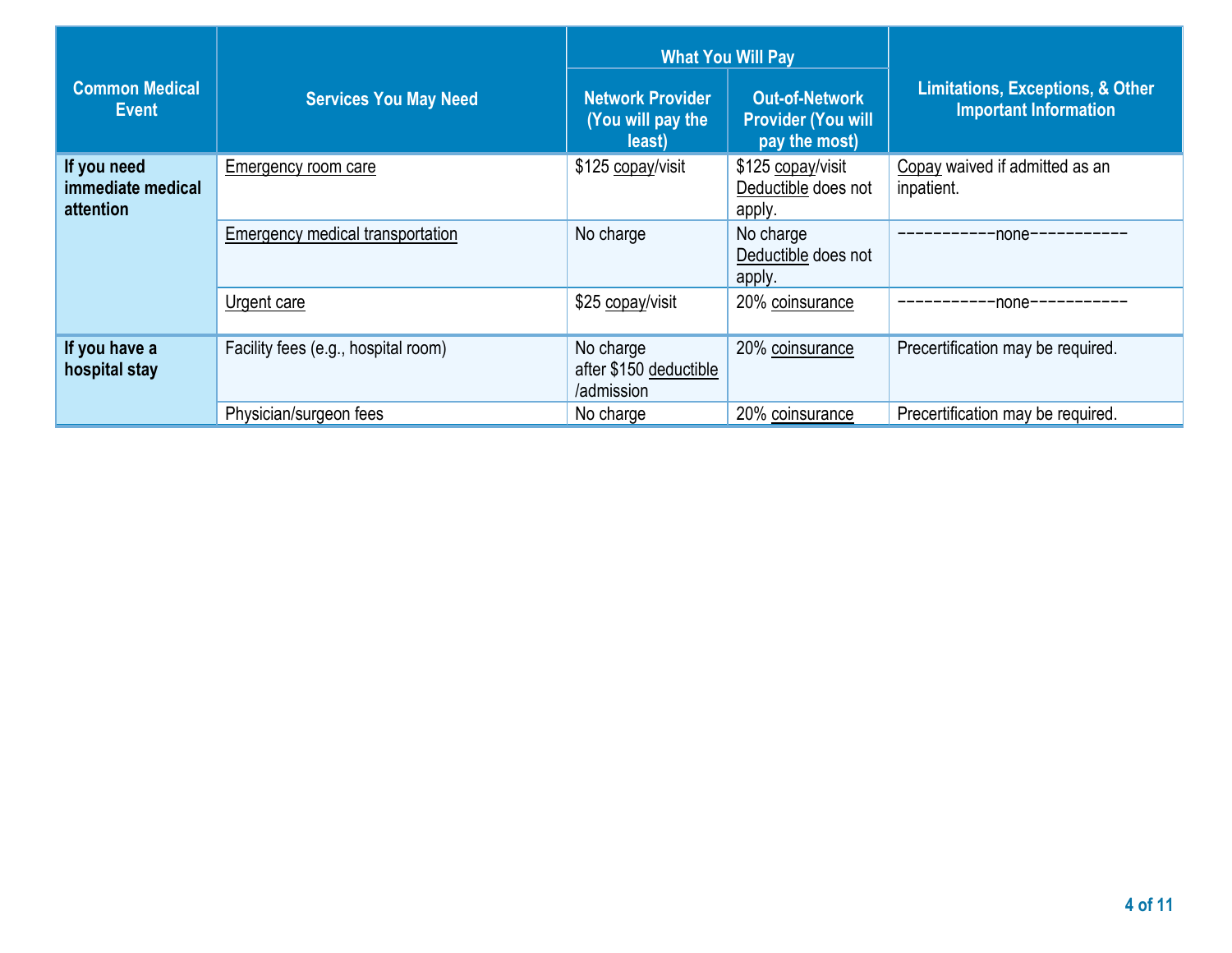|                                                                 |                                           | <b>What You Will Pay</b>                               |                                                                     |                                                                                                                                                                                                                                                                                                                                                                                                                      |
|-----------------------------------------------------------------|-------------------------------------------|--------------------------------------------------------|---------------------------------------------------------------------|----------------------------------------------------------------------------------------------------------------------------------------------------------------------------------------------------------------------------------------------------------------------------------------------------------------------------------------------------------------------------------------------------------------------|
| <b>Common Medical</b><br><b>Event</b>                           | <b>Services You May Need</b>              | <b>Network Provider</b><br>(You will pay the<br>least) | <b>Out-of-Network</b><br><b>Provider (You will</b><br>pay the most) | <b>Limitations, Exceptions, &amp; Other</b><br><b>Important Information</b>                                                                                                                                                                                                                                                                                                                                          |
| If you need mental                                              | Outpatient services                       | No charge                                              | 20% coinsurance                                                     | Precertification may be required.                                                                                                                                                                                                                                                                                                                                                                                    |
| health, behavioral<br>health, or<br>substance abuse<br>services | Inpatient services                        | No charge<br>after \$150 deductible<br>/admission      | 20% coinsurance                                                     | Precertification may be required.                                                                                                                                                                                                                                                                                                                                                                                    |
| If you are pregnant                                             | Office visits                             | No charge                                              | 20% coinsurance                                                     | Cost sharing does not apply for                                                                                                                                                                                                                                                                                                                                                                                      |
|                                                                 | Childbirth/delivery professional services | No charge                                              | 20% coinsurance                                                     | preventive services.                                                                                                                                                                                                                                                                                                                                                                                                 |
|                                                                 | Childbirth/delivery facility services     | No charge                                              | 20% coinsurance                                                     | Depending on the type of services, a<br>copayment, coinsurance, or deductible<br>may apply.<br>Maternity care may include tests and<br>services described elsewhere in the<br>SBC (i.e. ultrasound.)<br>Network: The first visit to determine<br>pregnancy is covered at no charge.<br>Please refer to the Women's Health<br>Preventive Schedule for additional<br>information.<br>Precertification may be required. |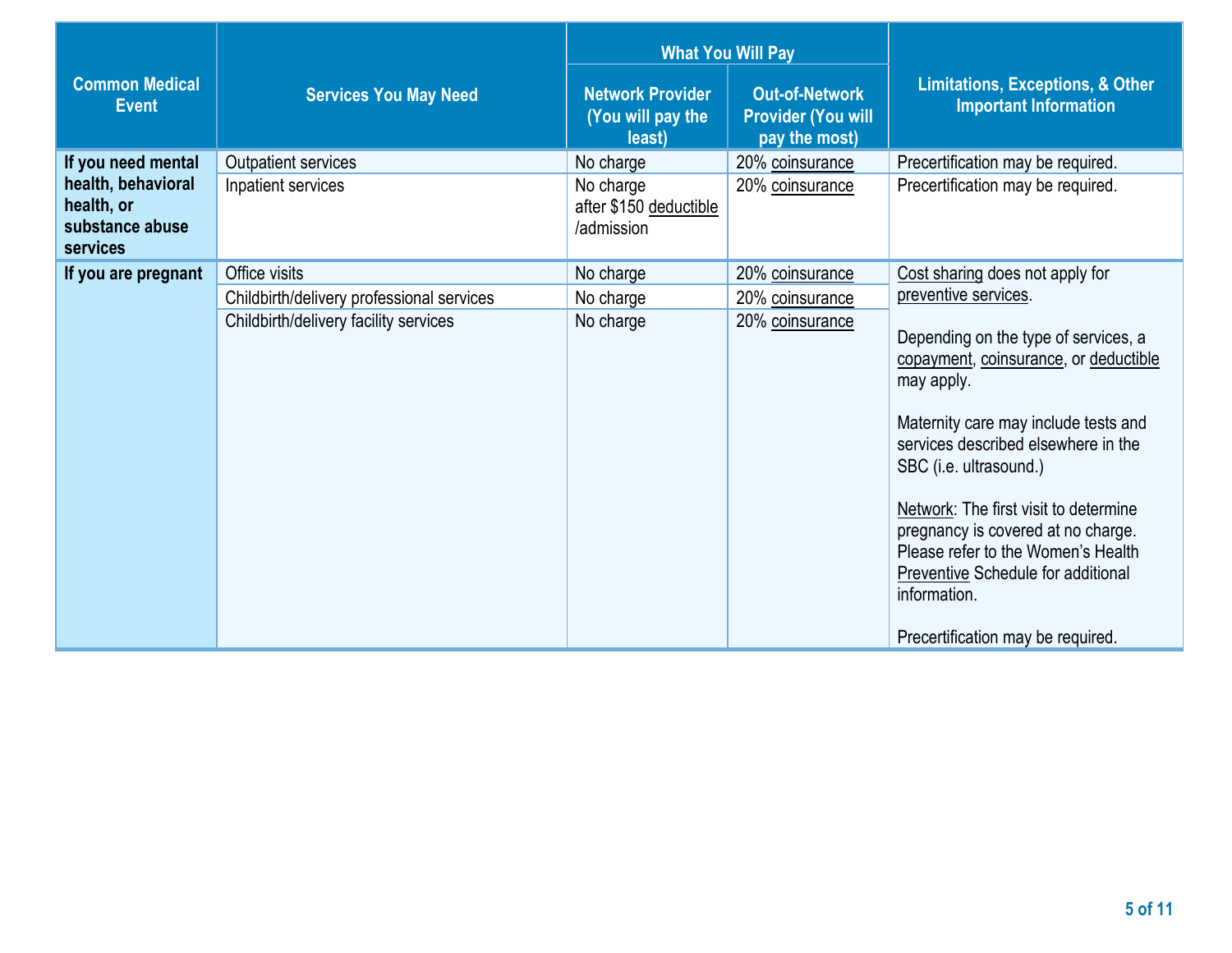|                                                                         |                                                                             | <b>What You Will Pay</b>                               |                                                                     |                                                                                                                                                                                                                                                                                                                            |
|-------------------------------------------------------------------------|-----------------------------------------------------------------------------|--------------------------------------------------------|---------------------------------------------------------------------|----------------------------------------------------------------------------------------------------------------------------------------------------------------------------------------------------------------------------------------------------------------------------------------------------------------------------|
| <b>Common Medical</b><br><b>Event</b>                                   | <b>Services You May Need</b>                                                | <b>Network Provider</b><br>(You will pay the<br>least) | <b>Out-of-Network</b><br><b>Provider (You will</b><br>pay the most) | <b>Limitations, Exceptions, &amp; Other</b><br><b>Important Information</b>                                                                                                                                                                                                                                                |
| If you need help<br>recovering or have<br>other special health<br>needs | Home health care<br>Rehabilitation services<br><b>Habilitation services</b> | No charge<br>No charge<br>No charge                    | 20% coinsurance<br>20% coinsurance<br>20% coinsurance               | Precertification may be required.<br>Combined network and out-of-network:<br>30 physical medicine visits, 30 speech<br>therapy visits, and 30 occupational<br>therapy visits per benefit period.<br>Combined network and out-of-network:<br>rehabilitation and habilitation services.<br>Precertification may be required. |
|                                                                         | Skilled nursing care<br>Durable medical equipment<br>Hospice services       | No charge<br>No charge<br>No charge                    | 20% coinsurance<br>20% coinsurance<br>20% coinsurance               | Precertification may be required.<br>Precertification may be required.<br>Combined network and out-of-network:<br>respite care is limited to 7 days every 6<br>consecutive months.<br>Precertification may be required.                                                                                                    |
| If your child needs<br>dental or eye care                               | Children's eye exam<br>Children's glasses<br>Children's dental check-up     | Not covered<br>Not covered<br>Not covered              | Not covered<br>Not covered<br>Not covered                           | ---------none-----------<br>-----------none-----------<br>-----------none-----------                                                                                                                                                                                                                                       |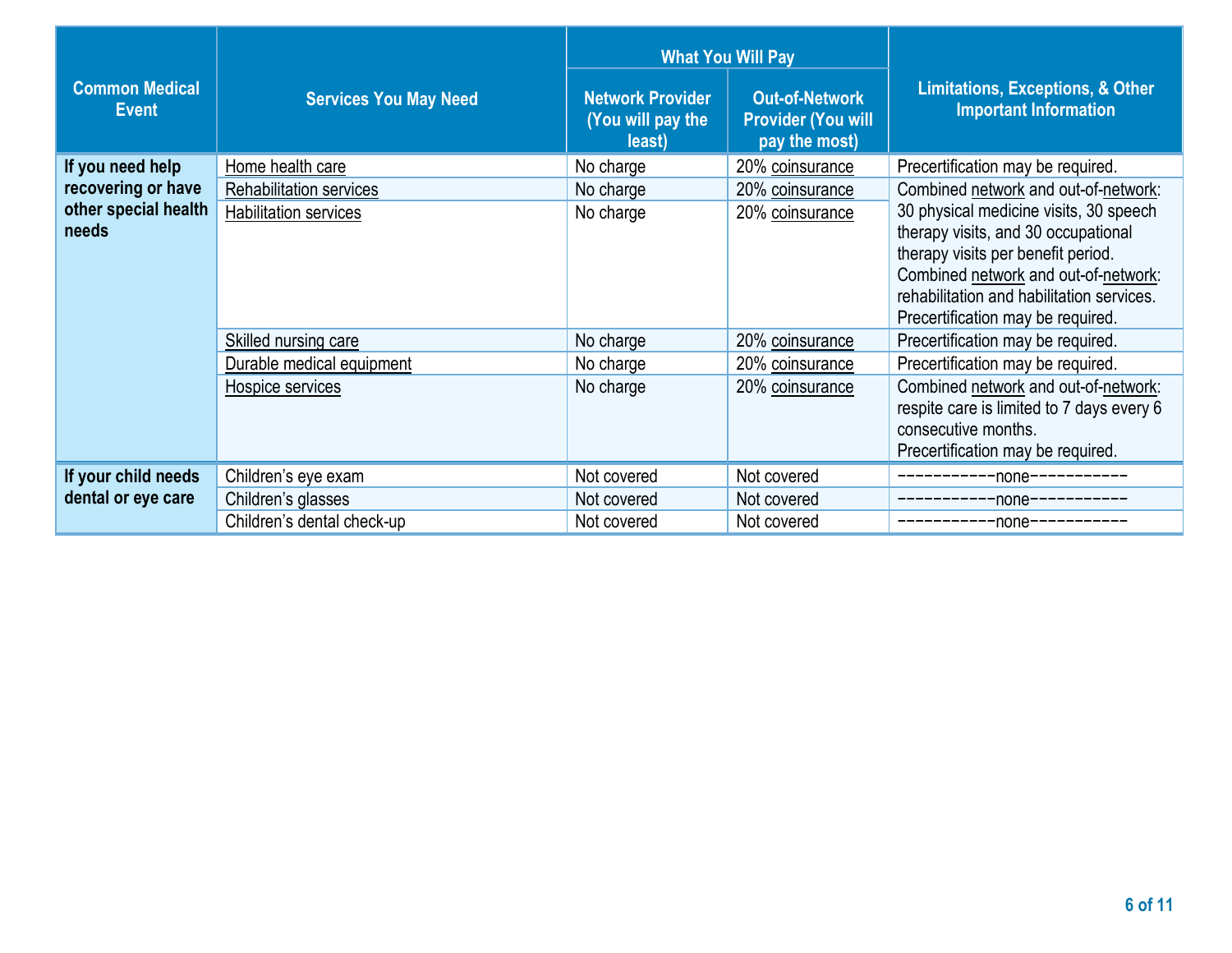## **Excluded Services & Other Covered Services:**

| Services Your Plan Generally Does NOT Cover (Check your policy or plan document for more information and a list of any other excluded services.) |                          |                      |  |  |
|--------------------------------------------------------------------------------------------------------------------------------------------------|--------------------------|----------------------|--|--|
| Acupuncture                                                                                                                                      | Hearing aids             | Routine foot care    |  |  |
| Cosmetic surgery                                                                                                                                 | Long-term care           | Weight loss programs |  |  |
| Dental care (Adult)                                                                                                                              | Routine eye care (Adult) |                      |  |  |
| Other Covered Services (Limitations may apply to these services. This isn't a complete list. Please see your plan document.)                     |                          |                      |  |  |
|                                                                                                                                                  |                          |                      |  |  |
| Bariatric surgery                                                                                                                                | Infertility treatment    | Private-duty nursing |  |  |

Your Rights to Continue Coverage: There are agencies that can help if you want to continue your coverage after it ends. The contact information for those agencies is: Department of Labor's Employee Benefits Security Administration at 1-866-444-EBSA (3272) or www.dol.gov/ebsa/healthreform, or the Department of Health and Human Services, Center for Consumer Information and Insurance Oversight, at 1-877-267-2323 x61565 or www.cciio.cms.gov. The Pennsylvania Department of Consumer Services at 1-877-881-6388. Other options to continue coverage are available to you too, including buying individual insurance coverage through the Health Insurance Marketplace. For more information about the Marketplace, visit http://www.HealthCare.gov or call 1-800-318-2596.

Your Grievance and Appeals Rights: There are agencies that can help if you have a complaint against your plan for a denial of a claim. This complaint is called a grievance or appeal. For more information about your rights, look at the explanation of benefits you will receive for that medical claim. Your plan documents also provide complete information to submit a claim appeal or a grievance for any reason to your plan. For more information about your rights, this notice, or assistance, contact:

- Highmark, Inc. at 1-800-241-5704.
- The Department of Labor's Employee Benefits Security Administration at 1-866-444-EBSA (3272) or www.dol.gov/ebsa/healthreform.
- Additionally, a consumer assistance program can help you file your appeal. Contact the Pennsylvania Department of Consumer Services at 1-877-881-6388.

#### **Does this plan provide Minimum Essential Coverage? Yes**

Minimum Essential Coverage generally includes plans, health insurance available through the Marketplace or other individual market policies, Medicare, Medicaid, CHIP, TRICARE, and certain other coverage. If you are eligible for certain types of Minimum Essential Coverage, you may not be eligible for the premium tax credit.

#### **Does this plan meet the Minimum Value Standards? Yes**

If your plan doesn't meet the Minimum Value Standards, you may be eligible for a premium tax credit to help you pay for a plan through the Marketplace.

–To see examples of how this plan might cover costs for a sample medical situation, see the next section.–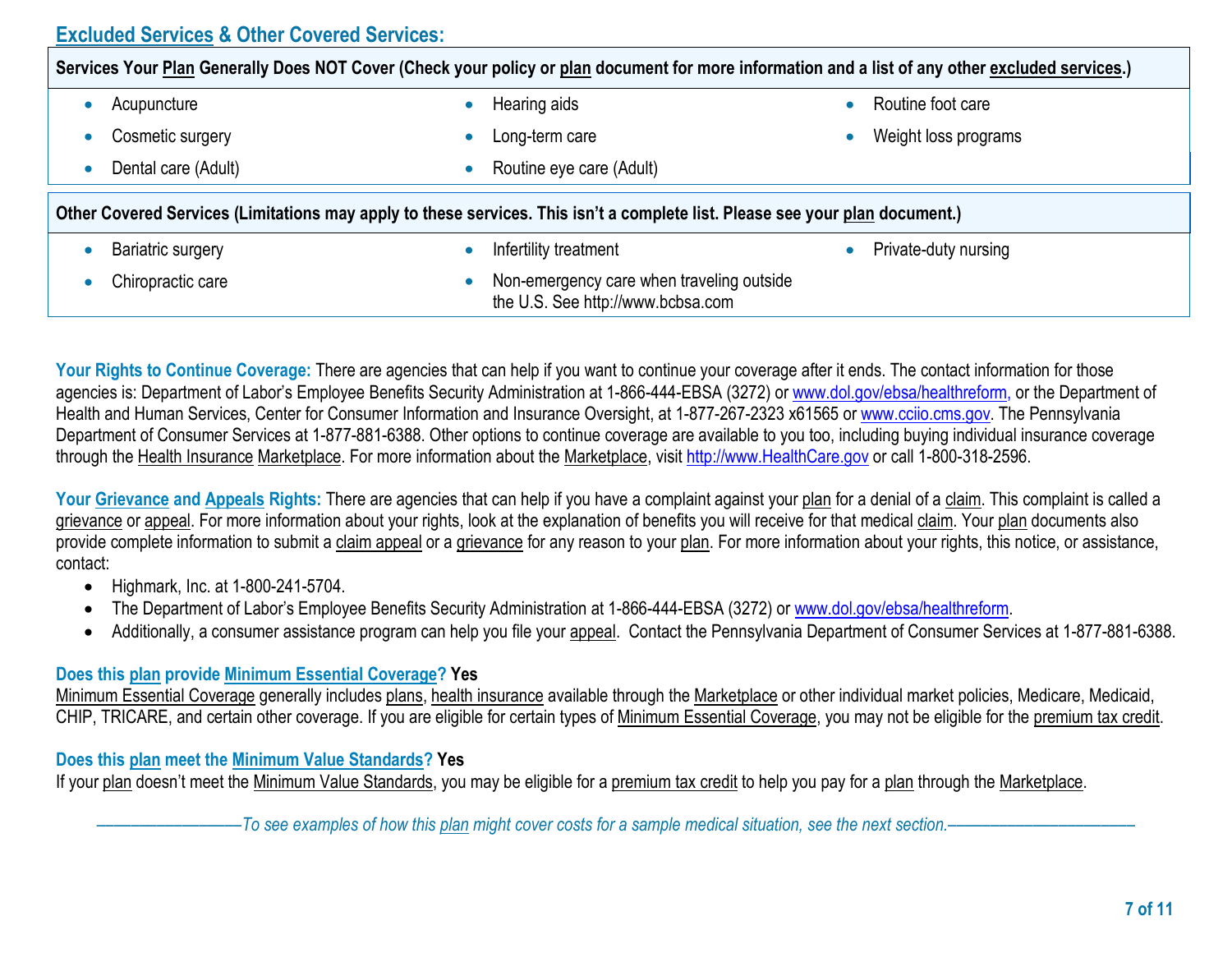#### About these Coverage Examples:



**This is not a cost estimator.** Treatments shown are just examples of how this plan might cover medical care. Your actual costs will be different depending on the actual care you receive, the prices your providers charge, and many other factors. Focus on the cost sharing amounts (deductibles, copayments, and coinsurance) and excluded services under the plan. Use this information to compare the portion of costs you might pay under different health plans. Please note these coverage examples are based on self-only coverage.

> \$0 \$25 0% 0%

| Peg is Having a Baby                         |
|----------------------------------------------|
| (9 months of in-network pre-natal care and a |
| hospital delivery)                           |

| The plan's overall deductible   | \$0   |
|---------------------------------|-------|
| ■Specialist copayment           | \$25  |
| Hospital (facility) coinsurance | $0\%$ |
| Other coinsurance               | $0\%$ |

## **This EXAMPLE event includes services like:**

Specialist office visits (*prenatal care)* Childbirth/Delivery Professional Services Childbirth/Delivery Facility Services Diagnostic tests (*ultrasounds and blood work)* Specialist visit *(anesthesia)*

| <b>Total Example Cost</b>       | \$12,700 |
|---------------------------------|----------|
| In this example, Peg would pay: |          |

| Cost Sharing                        |       |  |  |
|-------------------------------------|-------|--|--|
| <b>Deductibles</b>                  | \$300 |  |  |
| Copayments                          | \$500 |  |  |
| Coinsurance                         | \$0   |  |  |
| <b>What isn't covered</b>           |       |  |  |
| Limits or exclusions                | \$60  |  |  |
| \$860<br>The total Peg would pay is |       |  |  |

#### **Managing Joe's type 2 Diabetes** (a year of routine in-network care of a wellcontrolled condition)

■The plan's overall deductible Specialist copayment **Hospital (facility) coinsurance** ■Other coinsurance

### **This EXAMPLE event includes services like:**

Primary care physician office visits (*including disease education)* Diagnostic tests *(blood work)* Prescription drugs Durable medical equipment *(glucose meter)*

| <b>Total Example Cost</b> |  |
|---------------------------|--|
|                           |  |

| Cost Sharing               |       | Cost Sharing               |         | Cost Sharing               |       |
|----------------------------|-------|----------------------------|---------|----------------------------|-------|
| <b>Deductibles</b>         | \$300 | <b>Deductibles</b>         | \$0     | <b>Deductibles</b>         | \$0   |
| Copayments                 | \$500 | Copayments                 | \$1,400 | Copayments                 | \$400 |
| Coinsurance                | \$0   | Coinsurance                | \$0     | Coinsurance                | \$0   |
| What isn't covered         |       | What isn't covered         |         | What isn't covered         |       |
| Limits or exclusions       | \$60  | Limits or exclusions       | \$20    | Limits or exclusions       | \$0   |
| The total Peg would pay is | \$860 | The total Joe would pay is | \$1,420 | The total Mia would pay is | \$400 |
|                            |       |                            |         |                            |       |

# **Mia's Simple Fracture**

(in-network emergency room visit and follow up care)

| The plan's overall deductible   | \$0   |
|---------------------------------|-------|
| Specialist copayment            | \$25  |
| Hospital (facility) coinsurance | $0\%$ |
| Other coinsurance               | $0\%$ |

### **This EXAMPLE event includes services like:**

Emergency room care *(including medical supplies)* Diagnostic test *(x-ray)* Durable medical equipment *(crutches)* Rehabilitation services *(physical therapy)*

| Total Example | <b>Total Example Cost</b> | \$12,700 | ⊦Cost | \$5,600 | <b>Total Example Cost</b> | 2,800 |
|---------------|---------------------------|----------|-------|---------|---------------------------|-------|
|---------------|---------------------------|----------|-------|---------|---------------------------|-------|

#### **In this example, Peg would pay: In this example, Joe would pay: In this example, Mia would pay:**

| <b>Cost Sharing</b>        |       |  |  |
|----------------------------|-------|--|--|
| <b>Deductibles</b>         | \$0   |  |  |
| Copayments                 | \$400 |  |  |
| Coinsurance                | \$0   |  |  |
| What isn't covered         |       |  |  |
| Limits or exclusions       | \$0   |  |  |
| The total Mia would pay is | \$400 |  |  |

Note: These numbers assume the patient does not participate in the plan's wellness program. If you participate in the plan's wellness program, you may be able to reduce your costs. For more information about the wellness program, please contact: 1-800-241-5704.

The plan would be responsible for the other costs of these EXAMPLE covered services.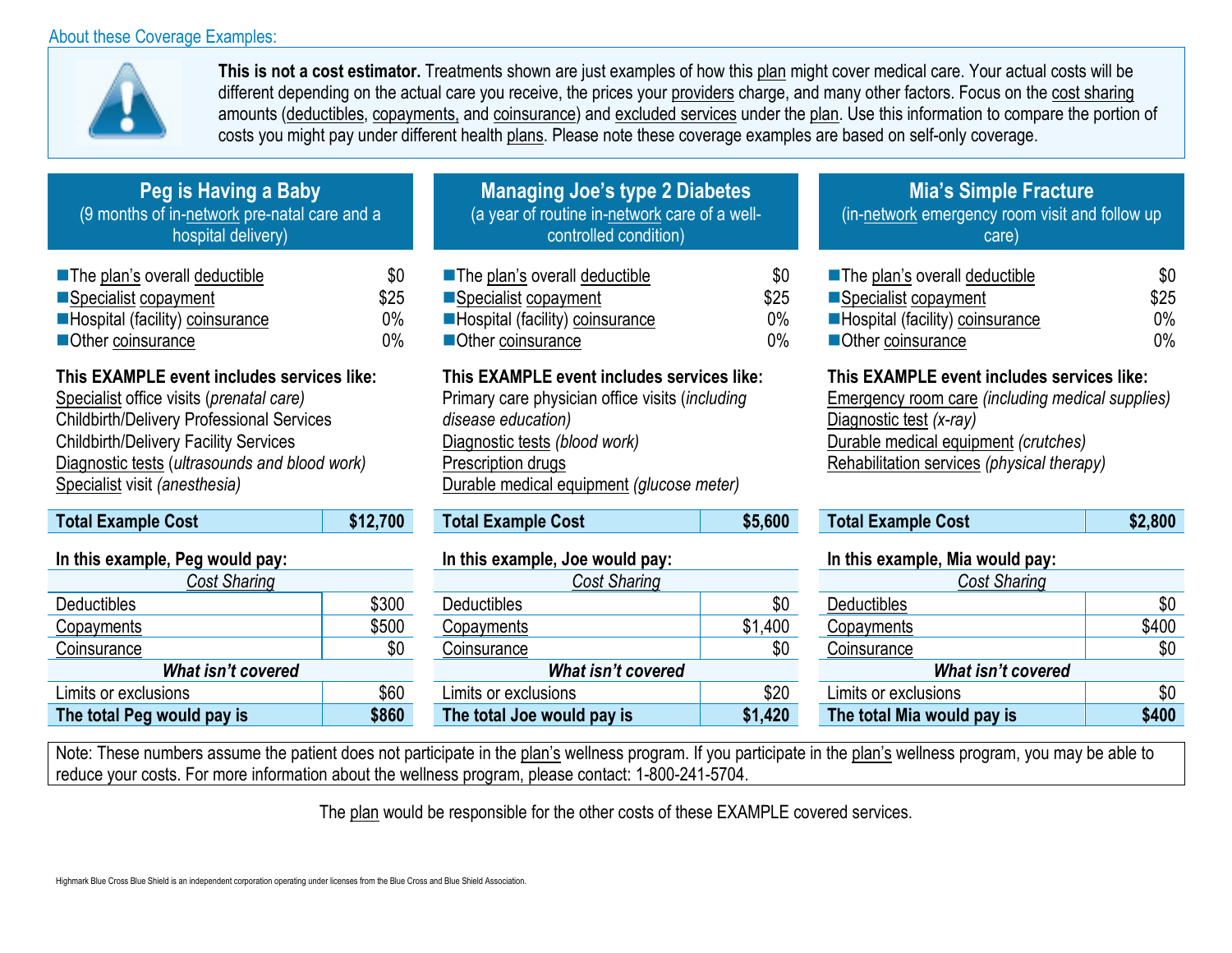Insurance or benefit administration may be provided by Highmark Blue Cross Blue Shield and Highmark Choice Company which are independent licensees of the Blue Cross and Blue Shield Association. Health care plans are subject to terms of the benefit agreement.

To find more information about Highmark's benefits and operating procedures, such as accessing the drug formulary or using network providers, please go to DiscoverHighmark.com; or for a paper copy, call 1-855-873-4106.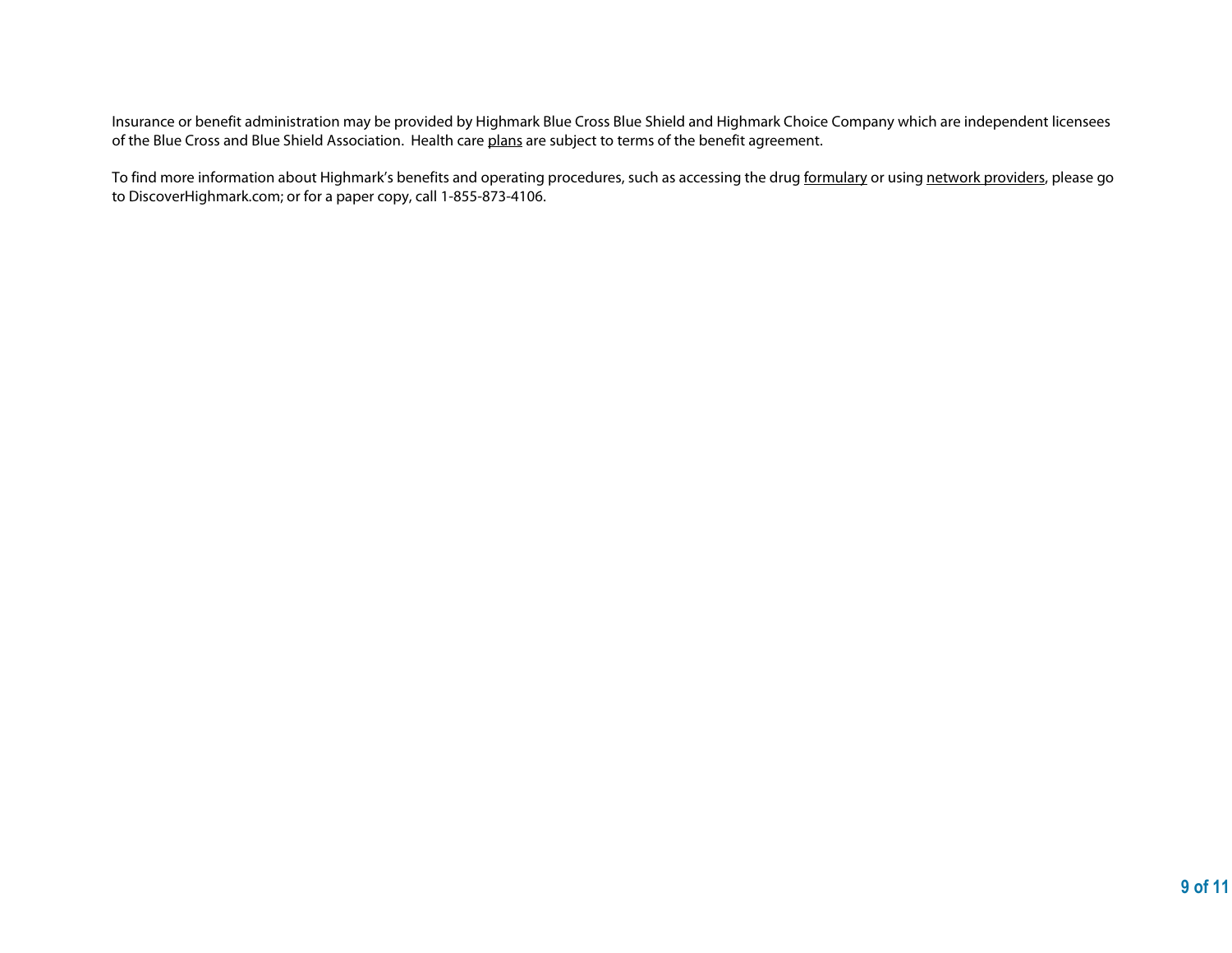#### **Discrimination is Against the Law**

The Claims Administrator/Insurer complies with applicable Federal civil rights laws and does not discriminate on the basis of race, color, national origin, age, disability, or sex, including sex stereotypes and gender identity. The Claims Administrator/Insurer does not exclude people or treat them differently because of race, color, national origin, age, disability, or sex assigned at birth, gender identity or recorded gender. Furthermore, the Claims Administrator/Insurer will not deny or limit coverage to any health service based on the fact that an individual's sex assigned at birth, gender identity, or recorded gender is different from the one to which such health service is ordinarily available. The Claims Administrator/Insurer will not deny or limit coverage for a specific health service related to gender transition if such denial or limitation results in discriminating against a transgender individual. The Claims Administrator/Insurer:

- · Provides free aids and services to people with disabilities to communicate effectively with us, such as:
- Qualified sign language interpreters
- Written information in other formats (large print, audio, accessible electronic formats, other formats)
- · Provides free language services to people whose primary language is not English, such as:
- Qualified interpreters
- Information written in other languages

If you need these services, contact the Civil Rights Coordinator.

If you believe that the Claims Administrator/Insurer has failed to provide these services or discriminated in another way on the basis of race, color, national origin, age, disability, or sex, including sex stereotypes and gender identity, you can file a grievance with: Civil Rights Coordinator, P.O. Box 22492, Pittsburgh, PA 15222, Phone: 1-866-286-8295, TTY: 711, Fax: 412-544-2475, email: CivilRightsCoordinator@highmarkhealth.org. You can file a grievance in person or by mail, fax, or email. If you need help filing a grievance, the Civil Rights Coordinator is available to help you. You can also file a civil rights complaint with the U.S. Department of Health and Human Services, Office for Civil Rights electronically through the Office for Civil Rights Complaint Portal, available at https://ocrportal.hhs.gov/ocr/portal/lobby.jsf, or by mail or phone at:

U.S. Department of Health and Human Services

200 Independence Avenue, SW

Room 509F, HHH Building

Washington, D.C. 20201

1-800-368-1019, 800-537-7697 (TDD)

Complaint forms are available at http://www.hhs.gov/ocr/office/file/index.html

ATTENTION: If you speak English, language assistance services, free of charge, are available to you. Call the number on the back of your ID card (TTY: 711).

ATENCIÓN: Si usted habla español, servicios de asistencia lingüística, de forma gratuita, están disponibles para usted. Llame al número en la parte posterior de su tarjeta de identificación (TTY: 711).

请注意:如果您说中文,可向您提供免费语言协助服务。

请拨打您的身份证背面的号码(TTY:711)。